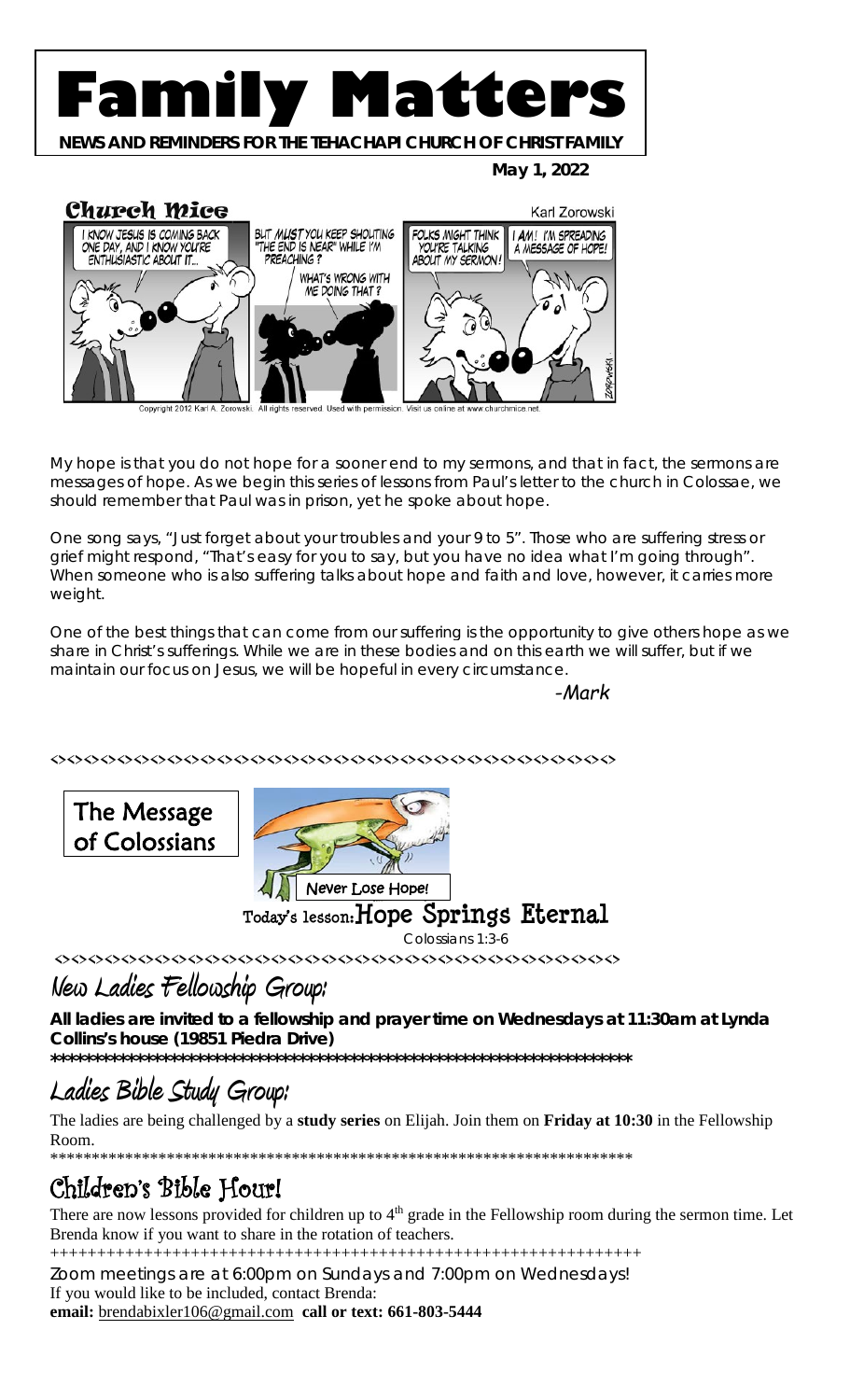#### **Regular Church contributions and monthly Manuelito gifts**

You can mail checks to: Tehachapi Church of Christ, 1121 W Valley Blvd., , Tehachapi, CA 93561, or deliver them by hand at the UPS office without postage.

++++++++++++++++++++++++++++++++++++++++++++++++++++++++++++++++++++++++++++++

**NEW:** Pat Stewart: **719/694-8797** (home number at Daughter, Renee's house)

April Wiley: 661/381-3414

#### **Remember in Prayer:**

After another scare and subsequent surgery, **Baby Maverick** has recovered and is smiling and happy again! **Blair** is planning a mission trip to India, but is awaiting his visa. **Pray for God's blessings on his work and for his safety and health!**

**Vicki's sister-in-law, Gaye** was evaluated in Houston, and they see some shrinking of the tumors in her lungs. She will continue the treatments as before.

**Awana "Cissy" Pearson** passed away suddenly week before last in Texarkana, TX. Pray for **Rod**, and the rest of the family. Flowers were sent from the church.

**Scarlett**, April Wiley's daughter, is awaiting results from the lab after her procedure.

**Stan Koutstaal** is in a difficult battle against Non-Hodgkins Lymphoma. Pray for Stan's wife **Kelly** and family as well.

Remember the health of **Donna Ricker, Bob Rivera, Kirk Stewart, and Bob Hanna.**

#### **Always remember:**

Healthcare workers, first responders, those in law enforcement and the military

**Joseph Budai is** back in Hawaii**,** and **B.J. Wilson** is in Kuwait**.**

The children and staff at Manuelito Navajo Children's Home as well as families serving in other mission fields **Remember the homeless,** and pray for **Blair** as he works to minister to them.

### **STORAGE ROOM CLEANUP**

A huge thank you to **Minnie Booker, Ruthie Grimes,** and **Betty Bridges** for cleaning up and out the storage room in the Fellowship Hall!

As a reminder, this is a storage room for decorations and supplies from various fellowships to be reused or repurposed for future events. To help us control the clutter, please do not "donate" to the room without asking whether your donation might be useful (Joyce can help you decide on that). Likewise, do not donate items to the kitchen without checking with Betty Bridges.

Room 3 is an additional room where decorations are stored. These flower arrangements are seasonal creations intended for the auditorium. Please do not bother these unless you check with Ruthie first.

------------------------------------------------------------------------------------------ Please add to your calendar: May 15 POTLUCK